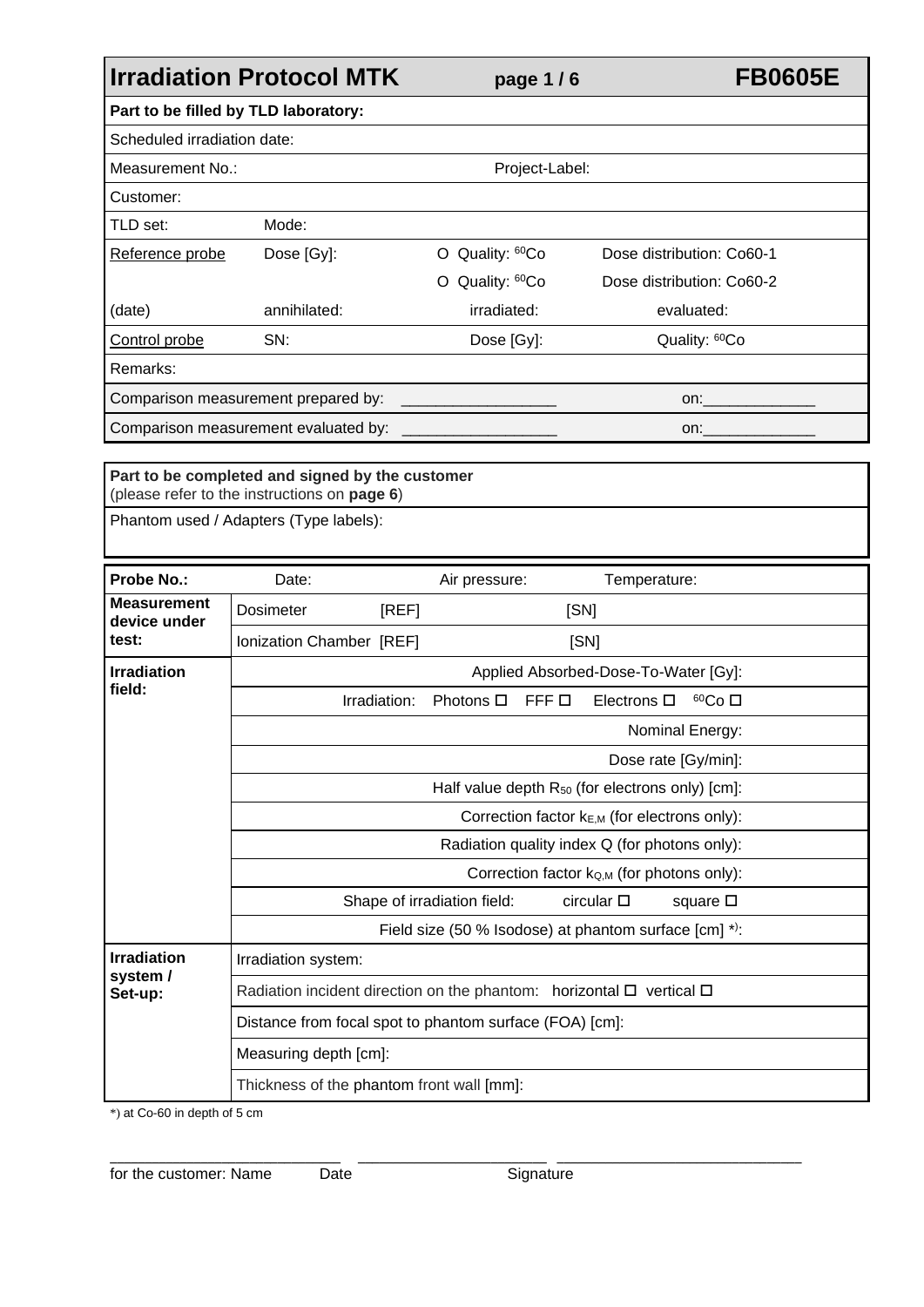|                                    | <b>Irradiation Protocol MTK</b>                                                |                                                         | page $2/6$                                      | <b>FB0605E</b>    |
|------------------------------------|--------------------------------------------------------------------------------|---------------------------------------------------------|-------------------------------------------------|-------------------|
| <b>Probe No.:</b>                  | Date:                                                                          | Air pressure:                                           | Temperature:                                    |                   |
| <b>Measurement</b><br>device under | <b>Dosimeter</b><br>[REF]                                                      |                                                         | [SN]                                            |                   |
| test:                              | Ionization Chamber [REF]                                                       |                                                         | [SN]                                            |                   |
| <b>Irradiation</b>                 |                                                                                |                                                         | Applied Absorbed-Dose-To-Water [Gy]:            |                   |
| field:                             | Irradiation:                                                                   | Photons $\Box$                                          | FFF O<br>Electrons $\Box$                       | 60Co <sub>1</sub> |
|                                    |                                                                                |                                                         |                                                 | Nominal Energy:   |
|                                    | Dose rate [Gy/min]:                                                            |                                                         |                                                 |                   |
|                                    | Half value depth $R_{50}$ (for electrons only) [cm]:                           |                                                         |                                                 |                   |
|                                    | Correction factor k <sub>E,M</sub> (for electrons only):                       |                                                         |                                                 |                   |
|                                    | Radiation quality index Q (for photons only):                                  |                                                         |                                                 |                   |
|                                    |                                                                                |                                                         | Correction factor $k_{Q,M}$ (for photons only): |                   |
|                                    |                                                                                | Shape of irradiation field:                             | circular $\square$                              | square $\square$  |
|                                    | Field size (50 % Isodose) at phantom surface [cm] *):                          |                                                         |                                                 |                   |
| <b>Irradiation</b><br>system /     | Irradiation system:                                                            |                                                         |                                                 |                   |
| Set-up:                            | Radiation incident direction on the phantom: horizontal $\Box$ vertical $\Box$ |                                                         |                                                 |                   |
|                                    |                                                                                | Distance from focal spot to phantom surface (FOA) [cm]: |                                                 |                   |
|                                    | Measuring depth [cm]:                                                          |                                                         |                                                 |                   |
|                                    | Thickness of the phantom front wall [mm]:                                      |                                                         |                                                 |                   |

| Probe No.:                         | Date:                                                                          | Air pressure:               | Temperature:                                    |  |
|------------------------------------|--------------------------------------------------------------------------------|-----------------------------|-------------------------------------------------|--|
| <b>Measurement</b><br>device under | Dosimeter<br>[REF]                                                             | [SN]                        |                                                 |  |
| test:                              | Ionization Chamber [REF]                                                       | [SN]                        |                                                 |  |
| <b>Irradiation</b>                 |                                                                                |                             | Applied Absorbed-Dose-To-Water [Gy]:            |  |
| field:                             | Irradiation:                                                                   | Photons $\square$<br>FFF O  | 60Co <sub>1</sub><br>Electrons $\square$        |  |
|                                    |                                                                                |                             | Nominal Energy:                                 |  |
|                                    |                                                                                |                             | Dose rate [Gy/min]:                             |  |
|                                    | Half value depth $R_{50}$ (for electrons only) [cm]:                           |                             |                                                 |  |
|                                    | Correction factor k <sub>E,M</sub> (for electrons only):                       |                             |                                                 |  |
|                                    | Radiation quality index Q (for photons only):                                  |                             |                                                 |  |
|                                    |                                                                                |                             | Correction factor $k_{Q,M}$ (for photons only): |  |
|                                    |                                                                                | Shape of irradiation field: | $circular$ $\square$<br>square $\square$        |  |
|                                    | Field size (50 % Isodose) at phantom surface [cm] *):                          |                             |                                                 |  |
| <b>Irradiation</b>                 | Irradiation system:                                                            |                             |                                                 |  |
| system /<br>Set-up:                | Radiation incident direction on the phantom: horizontal $\Box$ vertical $\Box$ |                             |                                                 |  |
|                                    | Distance from focal spot to phantom surface (FOA) [cm]:                        |                             |                                                 |  |
|                                    | Measuring depth [cm]:                                                          |                             |                                                 |  |
|                                    | Thickness of the phantom front wall [mm]:                                      |                             |                                                 |  |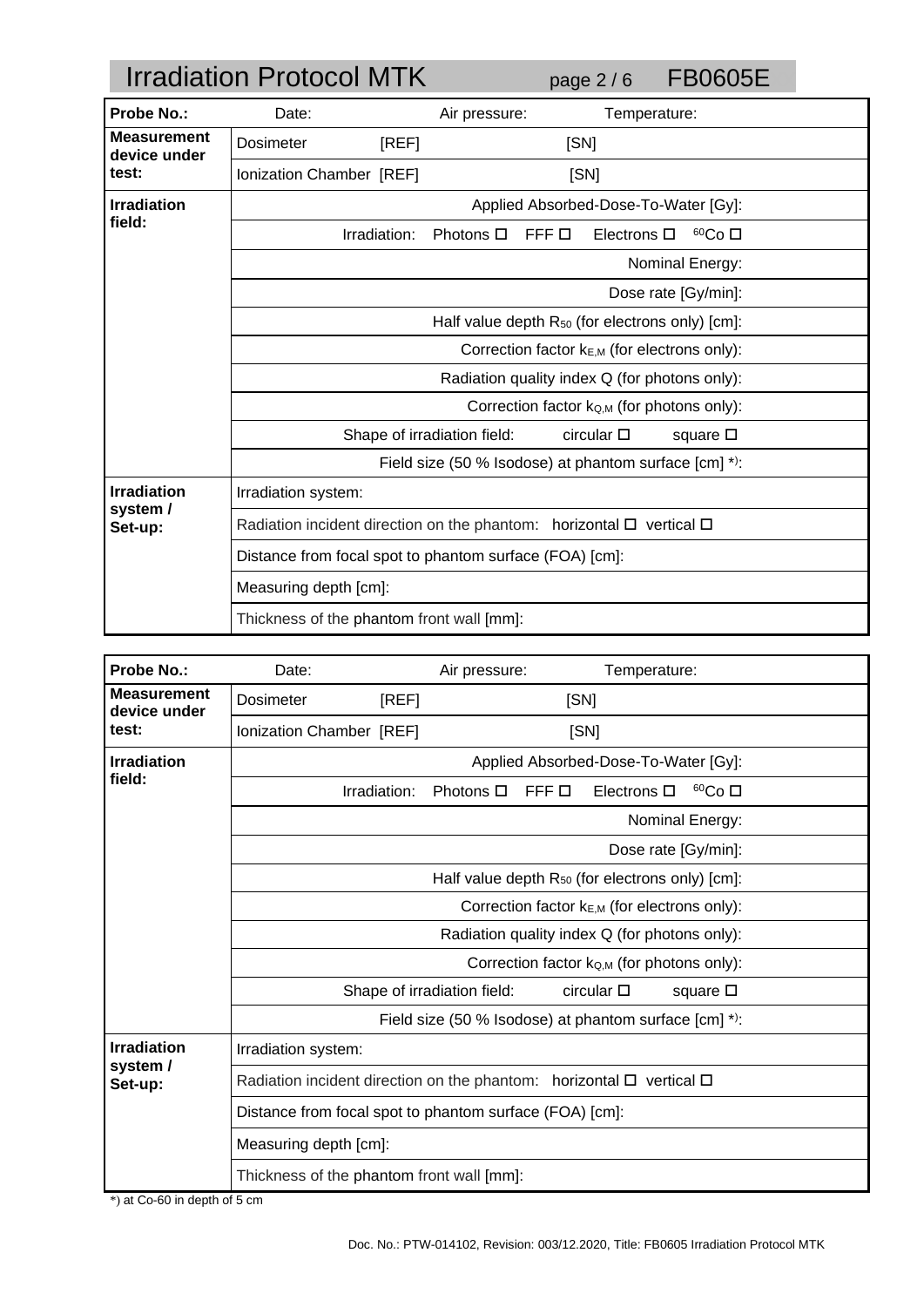|                                    | <b>Irradiation Protocol MTK</b>                                                |                             | page $3/6$                                 | <b>FB0605E</b>     |  |
|------------------------------------|--------------------------------------------------------------------------------|-----------------------------|--------------------------------------------|--------------------|--|
| Probe No.:                         | Date:                                                                          | Air pressure:               |                                            | Temperature:       |  |
| <b>Measurement</b><br>device under | <b>Dosimeter</b>                                                               | [REF]                       | [SN]                                       |                    |  |
| test:                              | Ionization Chamber [REF]                                                       |                             | [SN]                                       |                    |  |
| <b>Irradiation</b>                 |                                                                                |                             | Applied Absorbed-Dose-To-Water [Gy]:       |                    |  |
| field:                             | Irradiation:                                                                   | Photons $\square$           | Electrons $\square$<br>FFF O               | 60Co <sub>CD</sub> |  |
|                                    |                                                                                |                             |                                            | Nominal Energy:    |  |
|                                    | Dose rate [Gy/min]:                                                            |                             |                                            |                    |  |
|                                    | Half value depth $R_{50}$ (for electrons only) [cm]:                           |                             |                                            |                    |  |
|                                    | Correction factor $k_{E,M}$ (for electrons only):                              |                             |                                            |                    |  |
|                                    | Radiation quality index Q (for photons only):                                  |                             |                                            |                    |  |
|                                    |                                                                                |                             | Correction factor ko,M (for photons only): |                    |  |
|                                    |                                                                                | Shape of irradiation field: | circular $\square$                         | square $\square$   |  |
|                                    | Field size (50 % Isodose) at phantom surface [cm] *):                          |                             |                                            |                    |  |
| <b>Irradiation</b>                 | Irradiation system:                                                            |                             |                                            |                    |  |
| system /<br>Set-up:                | Radiation incident direction on the phantom: horizontal $\Box$ vertical $\Box$ |                             |                                            |                    |  |
|                                    | Distance from focal spot to phantom surface (FOA) [cm]:                        |                             |                                            |                    |  |
|                                    | Measuring depth [cm]:                                                          |                             |                                            |                    |  |
|                                    | Thickness of the phantom front wall [mm]:                                      |                             |                                            |                    |  |

| <b>Probe No.:</b>                  | Date:                                                                                | Air pressure:               | Temperature:                                    |
|------------------------------------|--------------------------------------------------------------------------------------|-----------------------------|-------------------------------------------------|
| <b>Measurement</b><br>device under | [REF]<br>Dosimeter                                                                   | [SN]                        |                                                 |
| test:                              | Ionization Chamber [REF]                                                             | [SN]                        |                                                 |
| <b>Irradiation</b>                 |                                                                                      |                             | Applied Absorbed-Dose-To-Water [Gy]:            |
| field:                             | Irradiation:                                                                         | FFF O<br>Photons $\Box$     | 60Co <sub>1</sub><br>Electrons $\square$        |
|                                    |                                                                                      |                             | Nominal Energy:                                 |
|                                    |                                                                                      |                             | Dose rate [Gy/min]:                             |
|                                    | Half value depth $R_{50}$ (for electrons only) [cm]:                                 |                             |                                                 |
|                                    | Correction factor kE,M (for electrons only):                                         |                             |                                                 |
|                                    | Radiation quality index Q (for photons only):                                        |                             |                                                 |
|                                    |                                                                                      |                             | Correction factor $k_{Q,M}$ (for photons only): |
|                                    |                                                                                      | Shape of irradiation field: | circular $\square$<br>square $\square$          |
|                                    | Field size (50 % Isodose) at phantom surface [cm] *):                                |                             |                                                 |
| <b>Irradiation</b>                 | Irradiation system:                                                                  |                             |                                                 |
| system /<br>Set-up:                | Radiation incident direction on the phantom: horizontal $\square$ vertical $\square$ |                             |                                                 |
|                                    | Distance from focal spot to phantom surface (FOA) [cm]:                              |                             |                                                 |
|                                    | Measuring depth [cm]:                                                                |                             |                                                 |
|                                    | Thickness of the phantom front wall [mm]:                                            |                             |                                                 |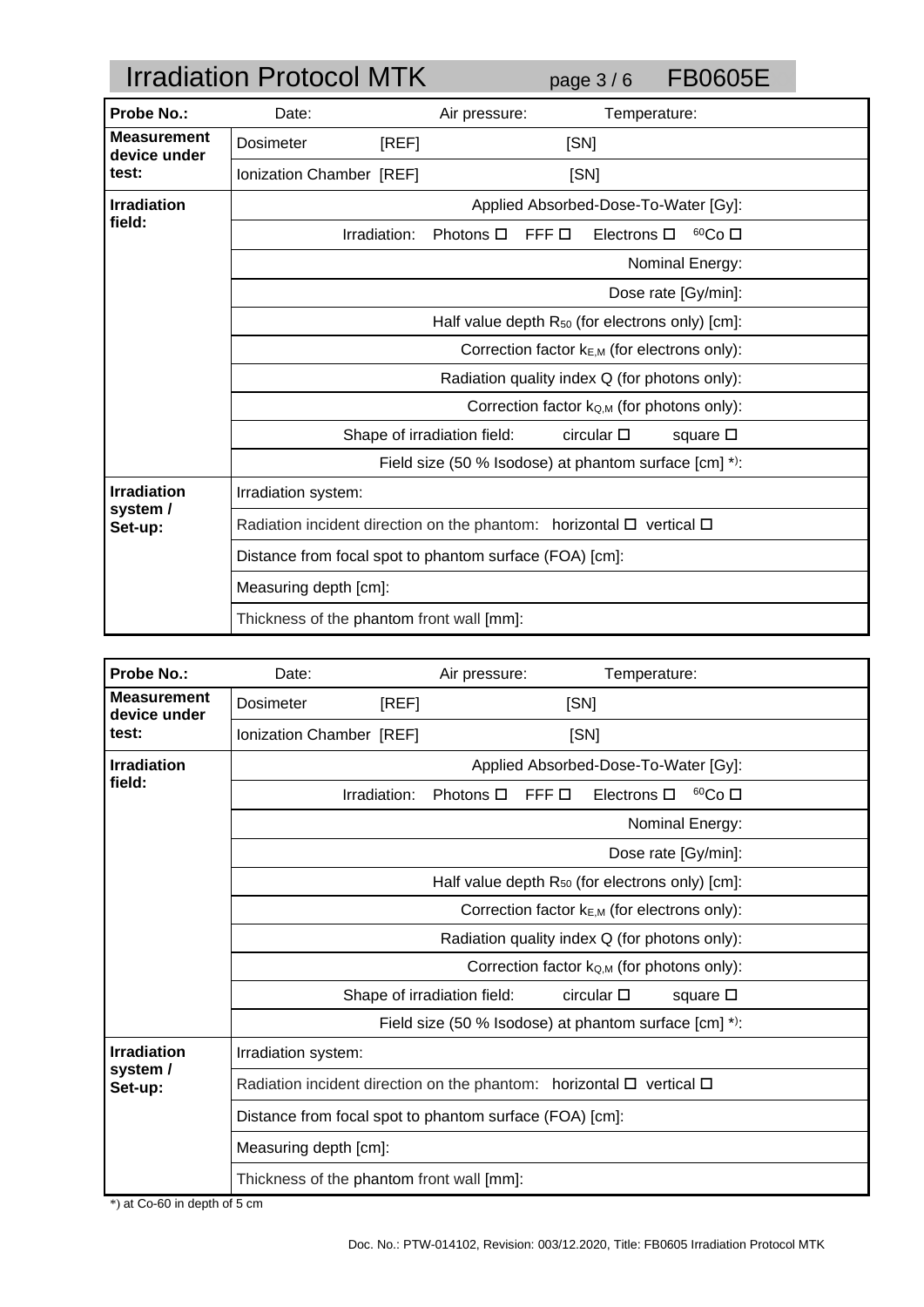|                                    | <b>Irradiation Protocol MTK</b>                                                |                             | page $4/6$                           | <b>FB0605E</b>    |  |
|------------------------------------|--------------------------------------------------------------------------------|-----------------------------|--------------------------------------|-------------------|--|
| <b>Probe No.:</b>                  | Date:                                                                          | Air pressure:               | Temperature:                         |                   |  |
| <b>Measurement</b><br>device under | Dosimeter<br>[REF]                                                             |                             | [SN]                                 |                   |  |
| test:                              | Ionization Chamber [REF]                                                       |                             | [SN]                                 |                   |  |
| <b>Irradiation</b>                 |                                                                                |                             | Applied Absorbed-Dose-To-Water [Gy]: |                   |  |
| field:                             | Irradiation:                                                                   | Photons $\Box$              | FFF O<br>Electrons $\square$         | 60Co <sub>1</sub> |  |
|                                    |                                                                                |                             |                                      | Nominal Energy:   |  |
|                                    | Dose rate [Gy/min]:                                                            |                             |                                      |                   |  |
|                                    | Half value depth $R_{50}$ (for electrons only) [cm]:                           |                             |                                      |                   |  |
|                                    | Correction factor kE,M (for electrons only):                                   |                             |                                      |                   |  |
|                                    | Radiation quality index Q (for photons only):                                  |                             |                                      |                   |  |
|                                    | Correction factor k <sub>Q,M</sub> (for photons only):                         |                             |                                      |                   |  |
|                                    |                                                                                | Shape of irradiation field: | $circular$ $\square$                 | square $\square$  |  |
|                                    | Field size (50 % Isodose) at phantom surface [cm] *):                          |                             |                                      |                   |  |
| <b>Irradiation</b><br>system /     | Irradiation system:                                                            |                             |                                      |                   |  |
| Set-up:                            | Radiation incident direction on the phantom: horizontal $\Box$ vertical $\Box$ |                             |                                      |                   |  |
|                                    | Distance from focal spot to phantom surface (FOA) [cm]:                        |                             |                                      |                   |  |
|                                    | Measuring depth [cm]:                                                          |                             |                                      |                   |  |
|                                    | Thickness of the phantom front wall [mm]:                                      |                             |                                      |                   |  |

| <b>Probe No.:</b>                  | Date:                                                                                | Air pressure:               | Temperature:                                    |
|------------------------------------|--------------------------------------------------------------------------------------|-----------------------------|-------------------------------------------------|
| <b>Measurement</b><br>device under | [REF]<br>Dosimeter                                                                   | [SN]                        |                                                 |
| test:                              | Ionization Chamber [REF]                                                             | [SN]                        |                                                 |
| <b>Irradiation</b>                 |                                                                                      |                             | Applied Absorbed-Dose-To-Water [Gy]:            |
| field:                             | Irradiation:                                                                         | FFF O<br>Photons $\Box$     | 60Co <sub>1</sub><br>Electrons $\square$        |
|                                    |                                                                                      |                             | Nominal Energy:                                 |
|                                    |                                                                                      |                             | Dose rate [Gy/min]:                             |
|                                    | Half value depth $R_{50}$ (for electrons only) [cm]:                                 |                             |                                                 |
|                                    | Correction factor kE,M (for electrons only):                                         |                             |                                                 |
|                                    | Radiation quality index Q (for photons only):                                        |                             |                                                 |
|                                    |                                                                                      |                             | Correction factor $k_{Q,M}$ (for photons only): |
|                                    |                                                                                      | Shape of irradiation field: | circular $\square$<br>square $\square$          |
|                                    | Field size (50 % Isodose) at phantom surface [cm] *):                                |                             |                                                 |
| <b>Irradiation</b>                 | Irradiation system:                                                                  |                             |                                                 |
| system /<br>Set-up:                | Radiation incident direction on the phantom: horizontal $\square$ vertical $\square$ |                             |                                                 |
|                                    | Distance from focal spot to phantom surface (FOA) [cm]:                              |                             |                                                 |
|                                    | Measuring depth [cm]:                                                                |                             |                                                 |
|                                    | Thickness of the phantom front wall [mm]:                                            |                             |                                                 |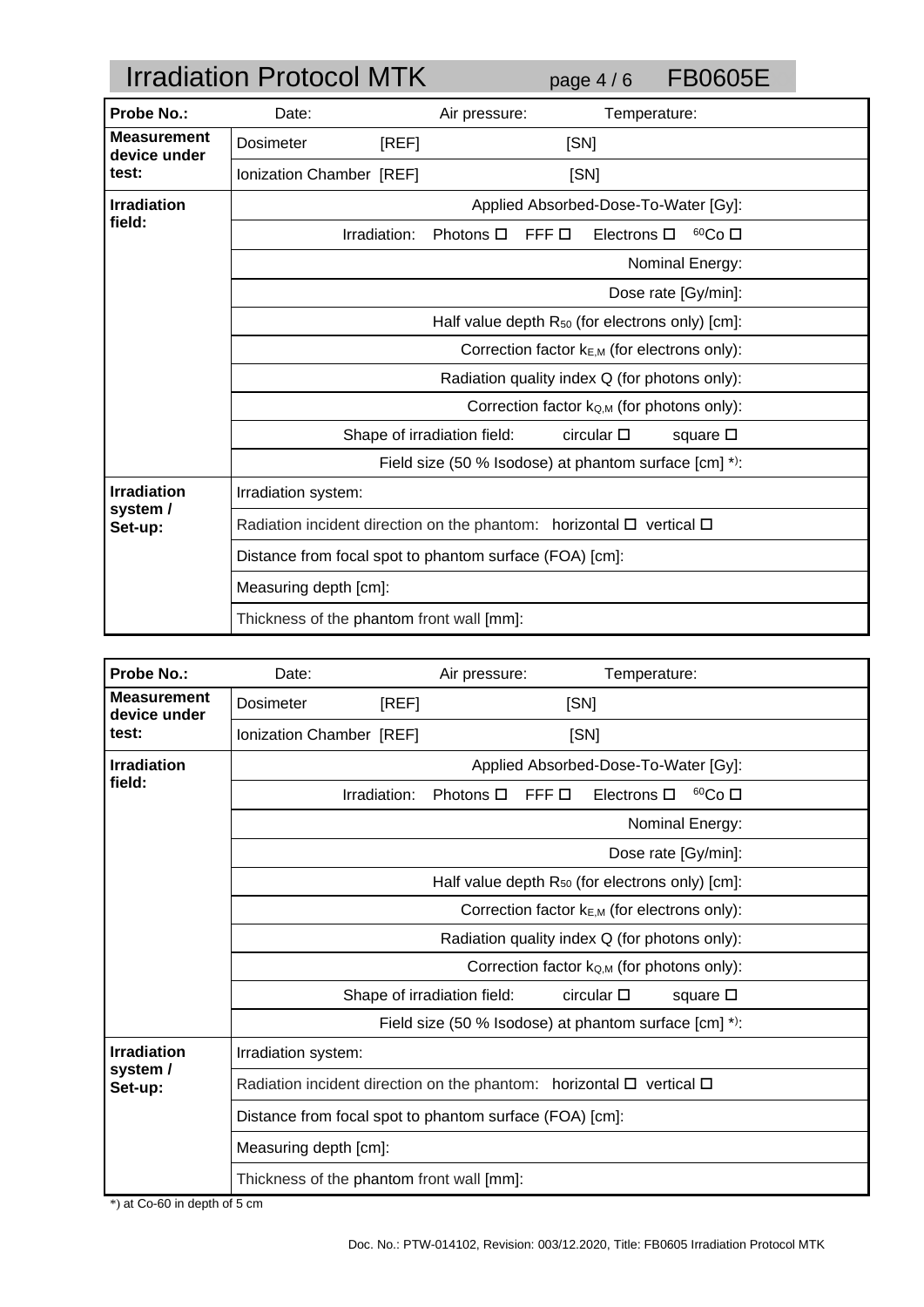# Irradiation Protocol MTK page 5/6 FB0605E

| <b>Probe No.:</b>                  | Date:                                                                                | Air pressure:               | Temperature:                                          |                    |
|------------------------------------|--------------------------------------------------------------------------------------|-----------------------------|-------------------------------------------------------|--------------------|
| <b>Measurement</b><br>device under | Dosimeter<br>[REF]                                                                   |                             | [SN]                                                  |                    |
| test:                              | Ionization Chamber [REF]                                                             |                             | [SN]                                                  |                    |
| <b>Irradiation</b>                 |                                                                                      |                             | Applied Absorbed-Dose-To-Water [Gy]:                  |                    |
| field:                             | Irradiation:                                                                         | Photons □<br>FFF O          | Electrons $\square$                                   | 60Co <sub>CD</sub> |
|                                    |                                                                                      |                             | Nominal Energy:                                       |                    |
|                                    |                                                                                      |                             | Dose rate [Gy/min]:                                   |                    |
|                                    | Half value depth $R_{50}$ (for electrons only) [cm]:                                 |                             |                                                       |                    |
|                                    | Correction factor kE,M (for electrons only):                                         |                             |                                                       |                    |
|                                    | Radiation quality index Q (for photons only):                                        |                             |                                                       |                    |
|                                    | Correction factor k <sub>Q,M</sub> (for photons only):                               |                             |                                                       |                    |
|                                    |                                                                                      | Shape of irradiation field: | $circular$ $\square$                                  | square $\square$   |
|                                    |                                                                                      |                             | Field size (50 % Isodose) at phantom surface [cm] *): |                    |
| <b>Irradiation</b>                 | Irradiation system:                                                                  |                             |                                                       |                    |
| system /<br>Set-up:                | Radiation incident direction on the phantom: horizontal $\square$ vertical $\square$ |                             |                                                       |                    |
|                                    | Distance from focal spot to phantom surface (FOA) [cm]:                              |                             |                                                       |                    |
|                                    | Measuring depth [cm]:                                                                |                             |                                                       |                    |
|                                    | Thickness of the phantom front wall [mm]:                                            |                             |                                                       |                    |

\*) at Co-60 in depth of 5 cm

Remarks (optional):